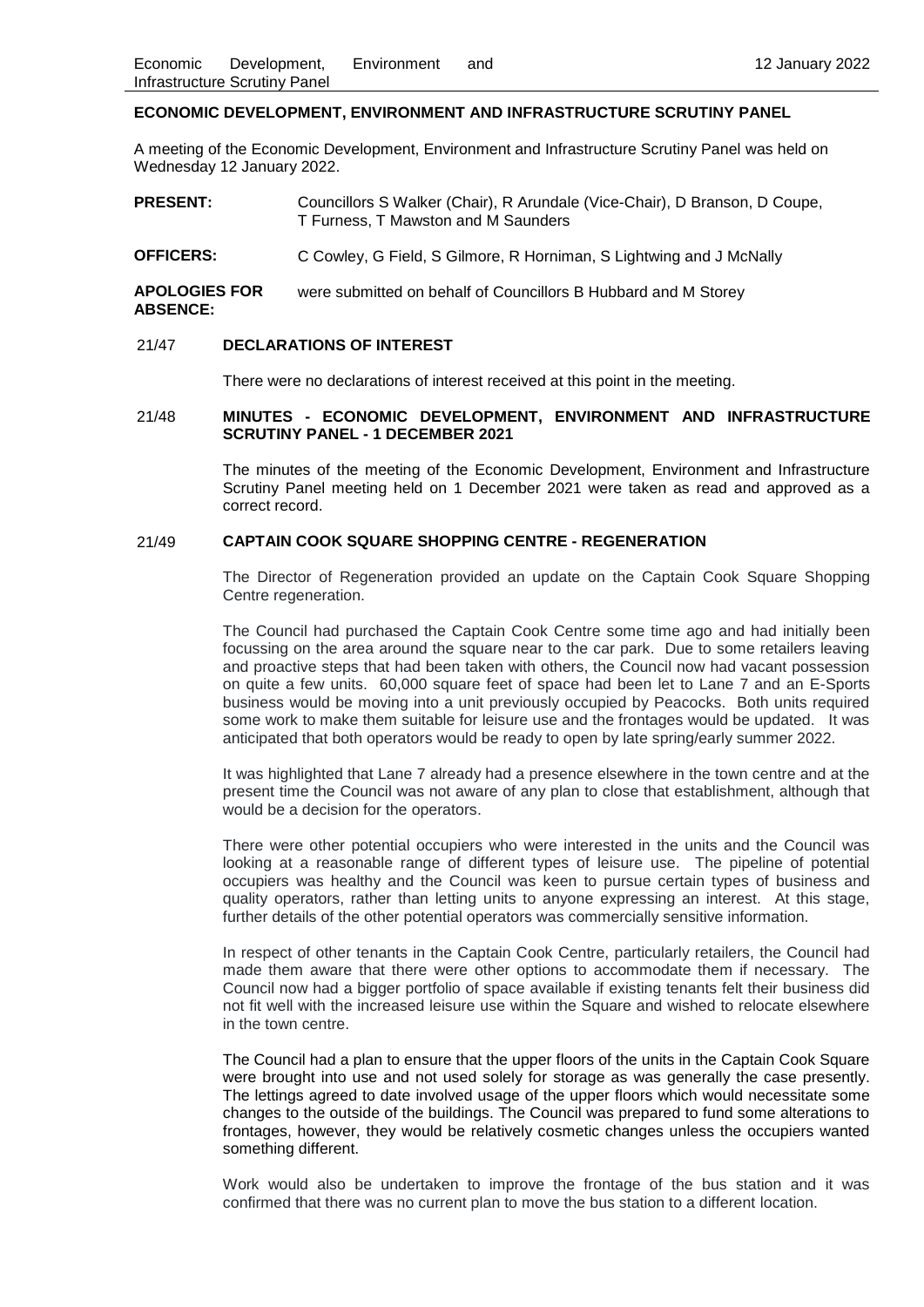Some of the potential occupiers were also looking at providing an outdoor terrace. The curtilage of the units included the space up to where the canopy ended. That outdoor space could be used for outdoor eating or potentially other activities. It was the intention that the central area in the square would provide something that would inevitably be seasonal. It could be used as an events space at times, or for extending the eating and drinking potential of different venues to fit their plans. The scale to which venues could use the space would increase and decrease in line with other things that were planned, probably on a seasonal basis.

One consideration for using the central square for events would be whether it could be covered to allow for events in any weather. Whilst it would be difficult and very expensive to install a permanent structure, ideas a temporary structure would be explored.

With regard to the very recent purchase of the Cleveland Centre, it was clarified that this included the shopping centre, car park, former Barclaycard unit and Barclays Bank unit on Corporation Road. The Sports Direct Unit and Centre North East building were not included. The hotel unit formed part of the freehold of the property and was currently under an active lease to the hotel owners. The Council provided a principal loan of approximately £7 million for the hotel in 2016/2017, which was match funded by private investment. The hotel generated a revenue return for the Council of approximately £250,000 per annum. Once the loan expired, the Council could be paid out, or potentially choose to maintain that long term interest if the income revenue was worthwhile.

With regard to the Cleveland Centre, the Council had taken ownership with the intention of operating it as it was for now. Areas such as the car park could be re-purposed as it was larger than was needed for centre shoppers. Potentially the size and designation of spaces could be altered or offered to businesses that wished to buy car parking space in the town centre. However, there were no firm plans at the current time to make any fundamental changes. A request that the scale model of the Endeavour ship was reinstated was noted.

Panel Members congratulated all those involved in the purchase of the Cleveland Centre and the actions taken to secure the town centre.

**AGREED** that the information provided was received and noted.

## 21/50 **THE GREEN STRATEGY REVIEW**

The Head of Economic Growth and the Transport and Infrastructure Manager were in attendance and provided information in relation to the Green Strategy.

The Directorate led on two of the themes within the Green Strategy: the Local Economy theme: how we build our economy and support local businesses to change their behaviours and become more sustainable, and the Sustainable Transport Theme. It was highlighted that this did not limit the Directorate's involvement in other issues, which included the cross cutting themes within Planning, management of Council buildings, the corporate estate, and policies and procedures.

Largely it was for the Council to set an example and provide information and infrastructure to allow businesses and residents, as well as the Council itself, adopt sustainable behaviours and strategies. To do that, the Council needed to provide credible and affordable alternatives for public transport, in particular for people to navigate around the town, and make those positive behaviours more instinctive and not seen as a personal burden or a compromise for individuals or businesses.

The Council's actions in relation to its Green Strategy, were increasingly important given climate change, and especially the current acute situation with energy costs. As well as finding ways to reduce energy consumption, it was vital to find alternative sustainable energy sources to actually drive the economy, both in terms of businesses and transport.

Many principles of the Green Strategy had already been embedded in departmental and Council work for some time. Much of the work was based on existing powers that the Council had and ensuring policies aligned with the Council's aims and existing resources. The Council was exploring new opportunities in emerging funding programmes which involved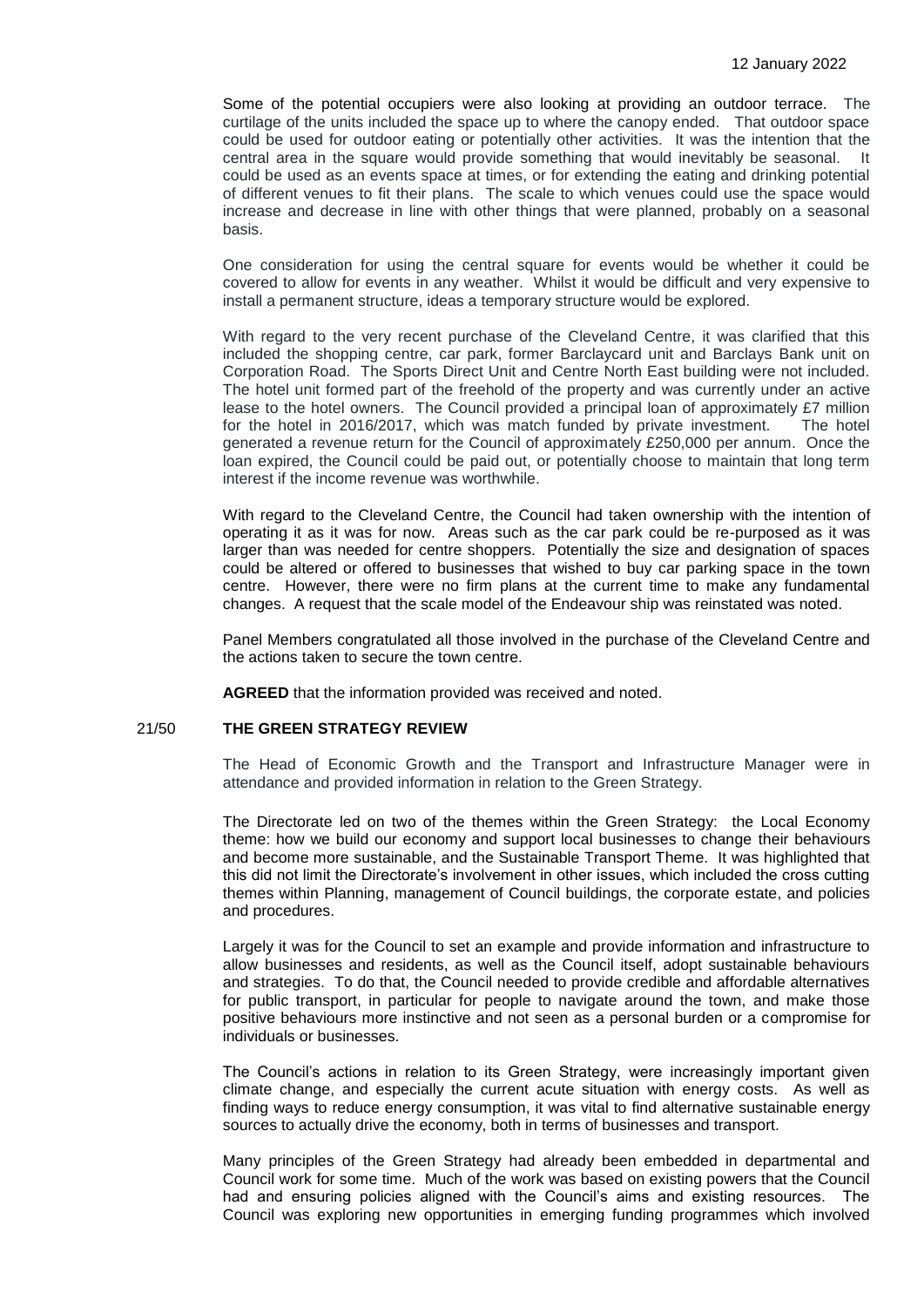cross-working with other authorities and the Tees Valley Combined Authority (TVCA). As well as the emerging Levelling Up funding programmes, the new Shared Prosperity Fund, would hopefully be available later this year. This fund would be the successor to the previous European funding that was largely targeted at energy efficiency and sustainability measures.

In relation to the Sustainable Transport Action Group the Council were developing and expanding the walking and cycling network to encourage a modal shift for Middlesbrough residents, businesses and workers who commuted in and out of Middlesbrough each day.

Within the Local Implementation Plan (LIP) the Council had followed Department for Transport (DFT) guidance and national policy and flipped the road user hierarchy to ensure that pedestrians and cyclists had priority on the road and not predominantly car users. It was acknowledged that it would be a slow process to embed this aim across Middlesbrough but it would ultimately provide gains across the town.

New cycle lanes along Low Lane had been implemented during the last year to ensure new housing developments were connected with existing network and to improve east/west connectivity. The cycle networks were intended to be used by both commuters and families. The Council was developing a travel planning service, which would be embedded in the planning process. When residents moved into new housing developments they would have information, advice and guidance as to how they could access their new neighbourhood and network better than they might have previously. Moving house was an opportunity for people to change their travel habits so the Council wanted to seize that opportunity and work with Housing Developers to hopefully secure some Section 106 funding for new schemes across the town.

Through the Tees Valley Combined Authority (TVCA), the Council was in regular contact with transport operators and providers. Operators were keen to expand their networks and grow their services but plans had been severely impacted by the Covid 19 pandemic. Public transport usage had declined during the past eighteen months and the future of the public transport network was uncertain in terms of what the new normal would become.

The five Tees Valley Local Authorities and the TVCA had been working collaboratively with bus operators to establish a Bus Service Improvement Partnership (BSIP). Draft documentation for the partnership was currently out to consultation. It was hoped that the Partnership would help re-route services from different parts of the town to provide better coverage. It was noted that services needed to be financially viable and the Council had not funds to provide subsidies as had been the case in the past.

Work was also ongoing in respect of the rail network and the various franchises to increase more sustainable transport options at each station.

Another key aim was to continue to improve the air quality in Middlesbrough.Monitoring at various junctions in and out of Middlesbrough had shown that there had been improvement in the air quality. One measure was to introduce 20 mph speed limits because low vehicles in urban areas naturally improved the air quality. Most residential areas in Middlesbrough had 20 mph speed limits but there were still a couple of areas where they needed to be implemented. The Council was working with the TVCA to secure additional funding to put more schemes in.

Concern was raised regarding the lack of bus services in the south of Middlesbrough, which was also an area of major housing development. It was suggested that the Council should press for a Passenger Transport Authority for the whole of the Tees Valley area. It was clarified that TVCA was the strategic transport authority for the area. The BSIP would give the local authorities more power to work with local operators and encourage the introduction of smart cards, easy payments options, marketing to encourage young people onto buses and get people out of their cars and onto public transport. Whilst it was a voluntary partnership there was a signed agreement between operators, local authorities and the TVCA. The timescale was for the BSIP to be in place by April 2022. Bus operators were acutely aware of the BSIP and that the Council was keen for them to work on filling in the gaps in the network.

One of the problems of building new housing estates was that initially there were no amenities, shops or facilities and residents had to either walk or travel by car. It was suggested that the infrastructure needed to be included at the time of construction, so that, for